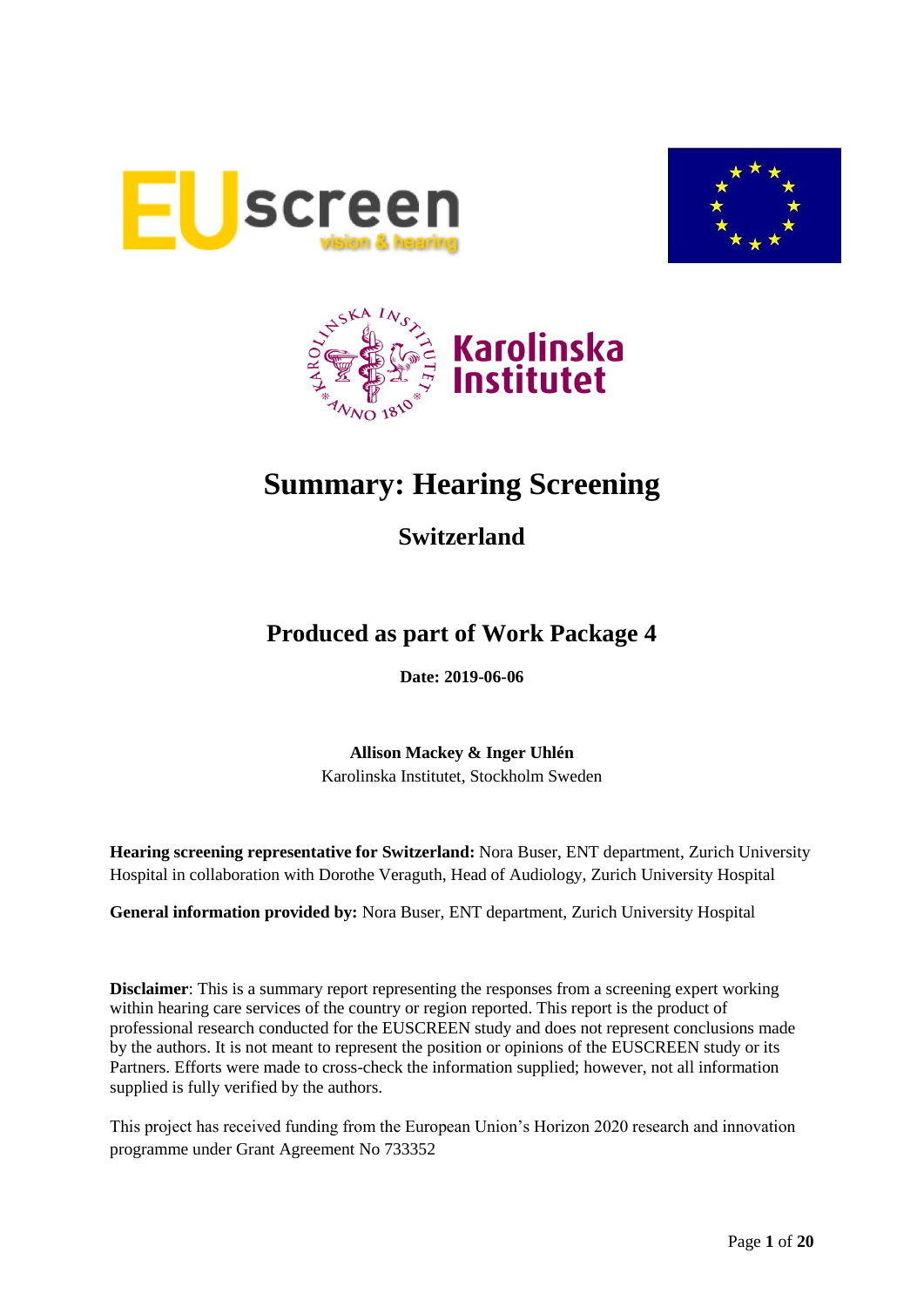

### **Table of Contents**

| 1.   |  |
|------|--|
| 2.   |  |
| 3.   |  |
| 3.1. |  |
| 3.2. |  |
| 3.3. |  |
| 4.   |  |
| 5.   |  |
| 5.1. |  |
| 5.2. |  |
| 5.3. |  |
| 5.4. |  |
| 6.   |  |
| 6.1. |  |
| 6.2. |  |
| 6.3. |  |
| 7.   |  |
| 7.1. |  |
| 7.2. |  |
| 7.3. |  |
| 8.   |  |
| 8.1. |  |
| 8.2. |  |
| 8.3. |  |
| 8.4. |  |
| 8.5. |  |
| 8.6. |  |
| 9.   |  |
| 9.1. |  |
| 9.2. |  |
| 9.3. |  |
| 9.4. |  |
| 10.  |  |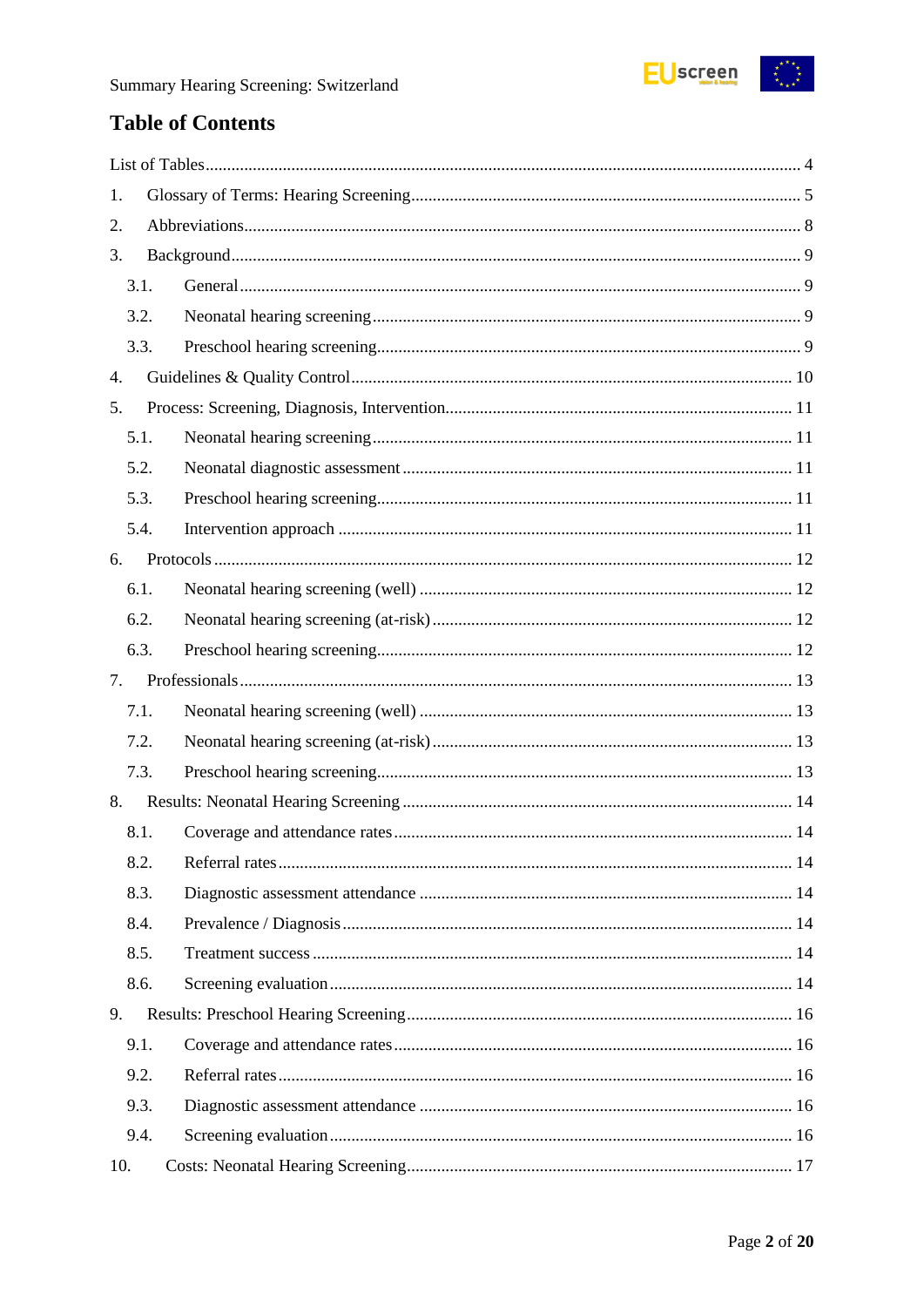

| 10.1. |  |
|-------|--|
| 10.2. |  |
| 10.3. |  |
| 10.4. |  |
| 10.5. |  |
| 10.6. |  |
| 11.   |  |
| 11.1. |  |
|       |  |
| 11.3. |  |
| 12.   |  |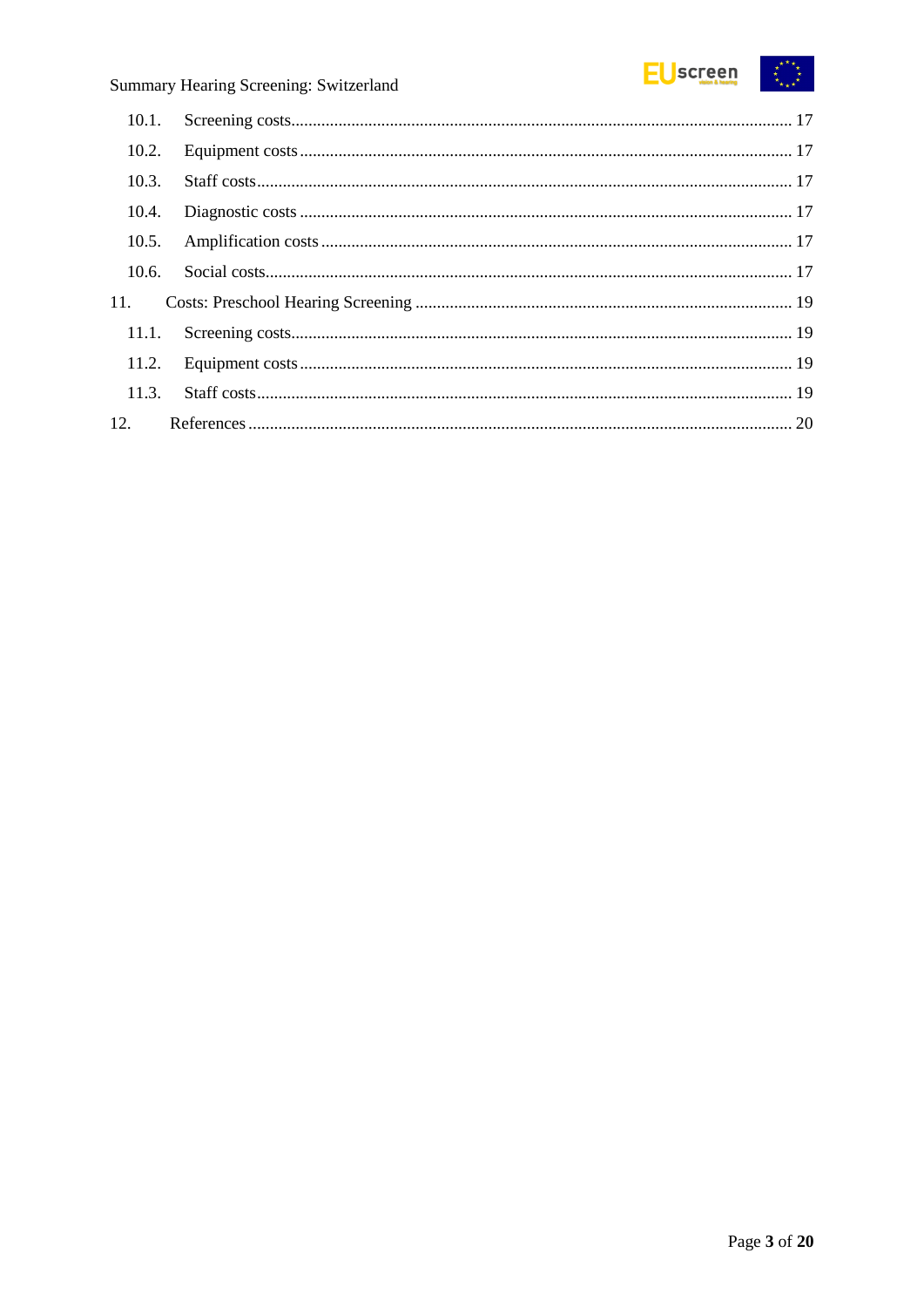

## <span id="page-3-0"></span>**List of Tables**

| Table 4: Referral rates for neonatal hearing screening (all babies) from a pilot study of data from 2000- |  |
|-----------------------------------------------------------------------------------------------------------|--|
|                                                                                                           |  |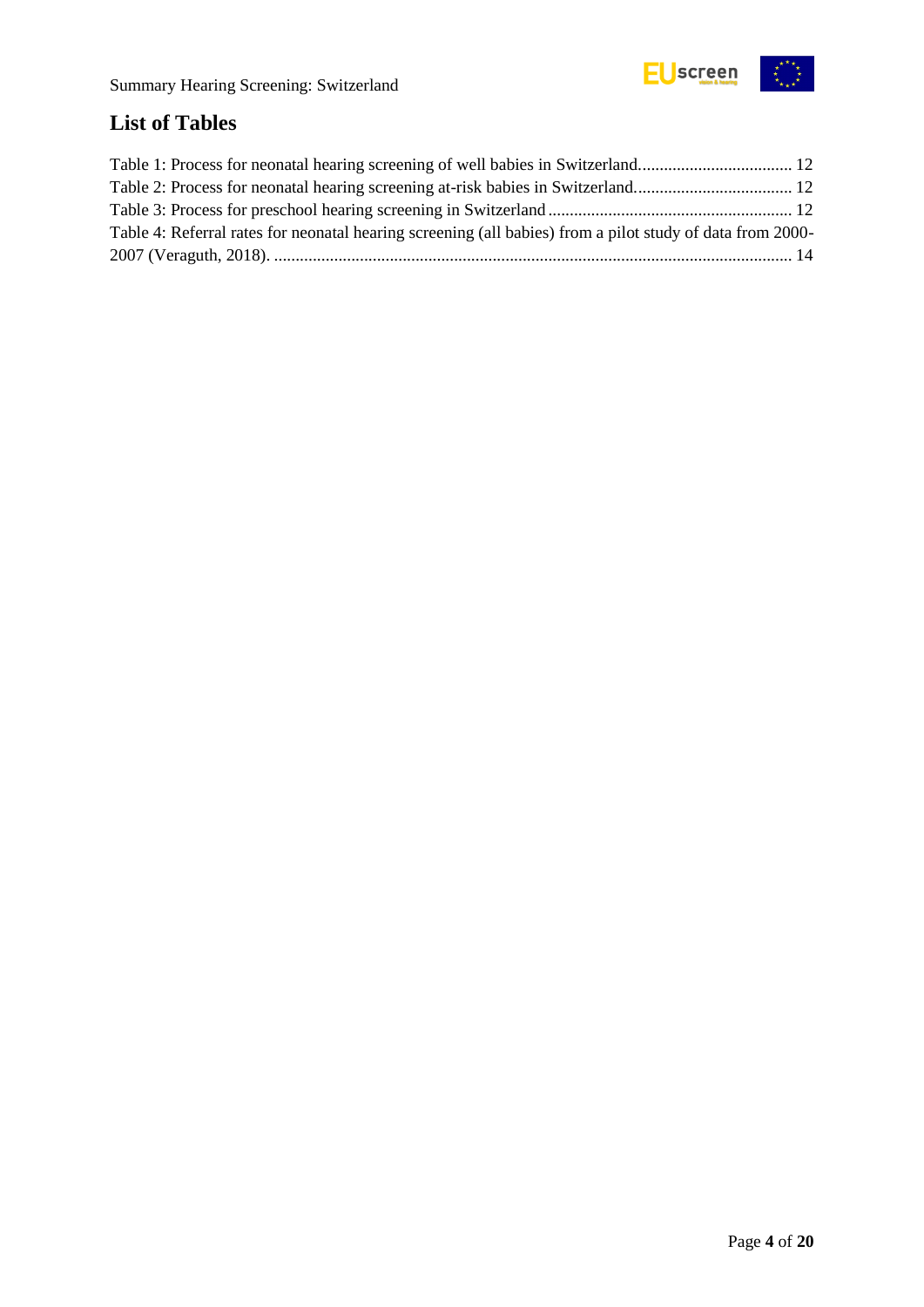

## <span id="page-4-0"></span>**1. Glossary of Terms: Hearing Screening**

| <b>Abnormal test result</b>                     | A test result where a normal "pass" response could not be detected under<br>good conditions. The result on screening equipment may indicate "no<br>response," "fail," or "refer."                                                                                                                                                                                                                                                                                                                                                                                                                                                                                                                                                                                |
|-------------------------------------------------|------------------------------------------------------------------------------------------------------------------------------------------------------------------------------------------------------------------------------------------------------------------------------------------------------------------------------------------------------------------------------------------------------------------------------------------------------------------------------------------------------------------------------------------------------------------------------------------------------------------------------------------------------------------------------------------------------------------------------------------------------------------|
| <b>Attendance rate</b>                          | The proportion of all those invited for screening that are tested and receive<br>a result,<br>Invited for screening includes all those that are offered the<br>screening test.<br>Tested and receive a result could be a "pass" or "fail".<br>Attendance rate provides information on the willingness of families to<br>participate in screening.                                                                                                                                                                                                                                                                                                                                                                                                                |
| <b>Attendance rate in</b><br>first year of life | See definition of Attendance rate.<br>The calculation cut-off is after one year of life.                                                                                                                                                                                                                                                                                                                                                                                                                                                                                                                                                                                                                                                                         |
| <b>Compliance with</b>                          | The percentage of those who are referred from screening to a diagnostic<br>assessment that actually attend the first diagnostic assessment.                                                                                                                                                                                                                                                                                                                                                                                                                                                                                                                                                                                                                      |
| referral (percentage)                           | Percentage of compliance provides information on the willingness of<br>families to attend the diagnostic assessment after referral from screening.                                                                                                                                                                                                                                                                                                                                                                                                                                                                                                                                                                                                               |
| <b>Coverage</b>                                 | The proportion of those eligible for screening that are tested and receive a<br>result within a specific time.<br>Eligible for screening includes those within the population that are<br>covered under the screening or health care program.<br>Tested and receive a result could be a "pass" or "refer to<br>diagnostic assessment".<br>Specific time can be defined, such as 1 month after birth, 3 months<br>after birth, etc.<br>Coverage provides information on the overall effectiveness and timeliness<br>of a complete screening programme.<br>Factors such as being offered screening, willingness to participate, missed<br>screening, ability to complete the screen, and ability to document the<br>screening results will influence the coverage. |
| Coverage in first<br>year of life               | See definition of Coverage.<br>The specific time is pre-defined as within the first year of life.<br>In other words, the coverage is the proportion of those eligible for<br>screening that complete the screening sequence to a final result within the<br>first year of life.                                                                                                                                                                                                                                                                                                                                                                                                                                                                                  |
| <b>False negatives</b>                          | The percentage of infants/children with a hearing loss (defined by the<br>target condition) that receive a result of "pass" during screening.                                                                                                                                                                                                                                                                                                                                                                                                                                                                                                                                                                                                                    |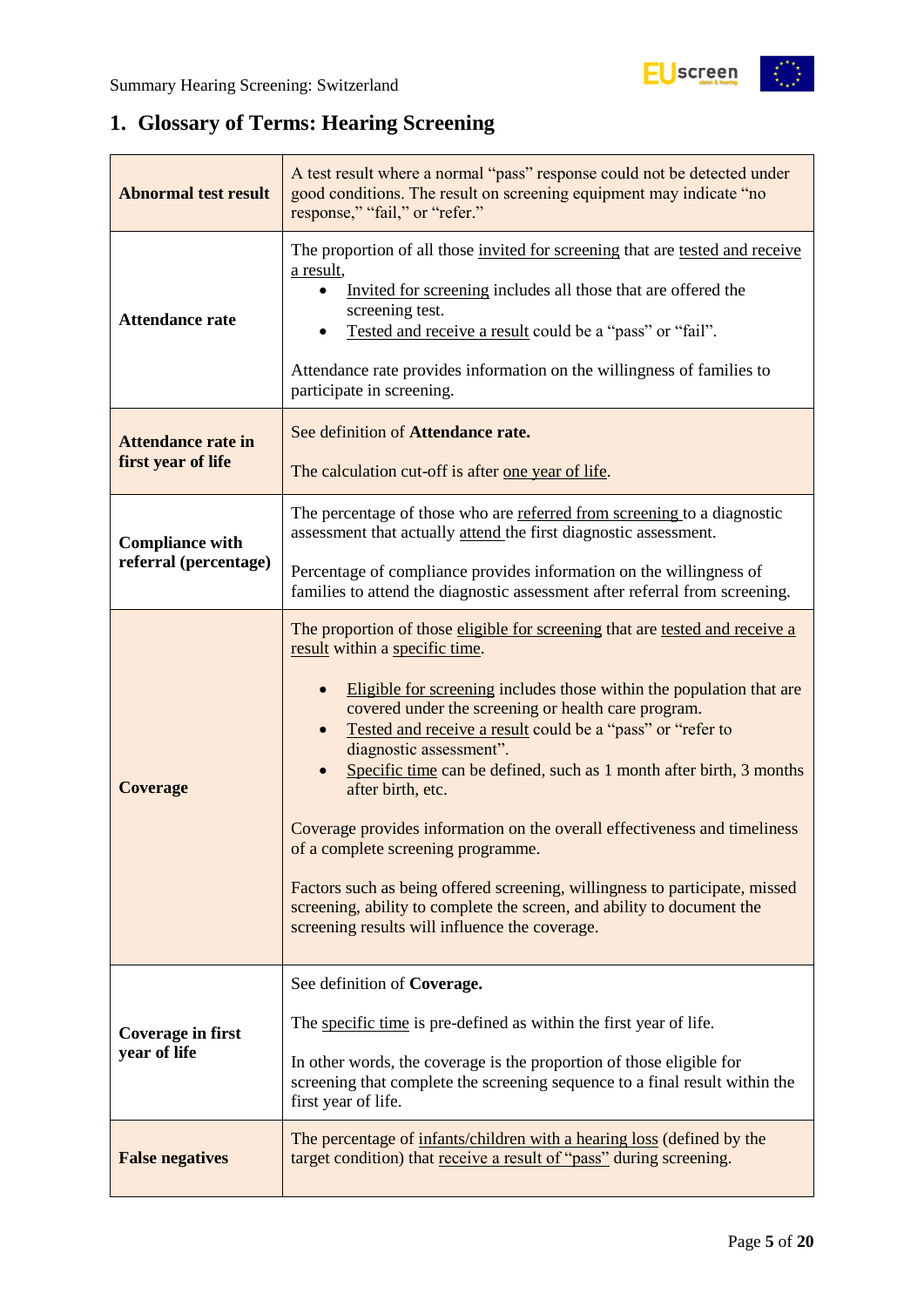$\mathbf{r}$ 



|                                          | Example: If 100 infants with hearing loss are screened, and 1 infant passes<br>the screening, the percentage of false negatives is 1%.                                                                        |
|------------------------------------------|---------------------------------------------------------------------------------------------------------------------------------------------------------------------------------------------------------------|
|                                          | The percentage of infants/children with normal hearing that receive a<br>result of "fail" from the final screening test.                                                                                      |
| <b>False positives</b>                   | Example: If 100 infants with normal hearing are screened, and 3 infants<br>fail the screening and are referred for diagnostic assessment, the<br>percentage of false positives is 3%.                         |
| <b>Guidelines</b>                        | Recommendations or instructions provided by an authoritative body on the<br>practice of screening in the country or region.                                                                                   |
| <b>Hearing screening</b><br>professional | A person qualified to perform hearing screening, according to the practice<br>in your country or region.                                                                                                      |
| <b>Inconclusive test</b><br>result       | A test result where a normal "pass" response could not be detected due to<br>poor test conditions.                                                                                                            |
| <b>Invited for screening</b>             | Offered screening.                                                                                                                                                                                            |
| <b>Outcome of hearing</b><br>screening   | An indication of the effectiveness or performance of screening, such as a<br>measurement of coverage rate, referral rate, number of infants detected,<br>etc.                                                 |
| <b>Permanent hearing</b>                 | A hearing impairment that is <i>not</i> due to a temporary or transient condition<br>such as middle ear fluid.                                                                                                |
| loss                                     | Permanent hearing loss can be either sensorineural or permanent<br>conductive.                                                                                                                                |
| <b>Positive predictive</b>               | The percentage of infants/children referred from screening who have a<br>confirmed hearing loss, as described by your protocol or guideline and<br>indicated in the <b>Target Condition</b> (see definition). |
| value                                    | For example, if 100 babies are referred from screening for diagnostic<br>assessment and 90 have normal hearing while 10 have a confirmed hearing<br>loss, the positive predictive value would be 10%.         |
| Preschool or<br>(pre)school children     | All children between 3-6 years of age.                                                                                                                                                                        |
| <b>Preschool or</b>                      | Screening that takes place during the time children are between 3-6 years<br>of age.                                                                                                                          |
| (pre)school screening                    | This refers to <i>any</i> hearing screening during this age. The location of the<br>screening is irrelevant to the definition.                                                                                |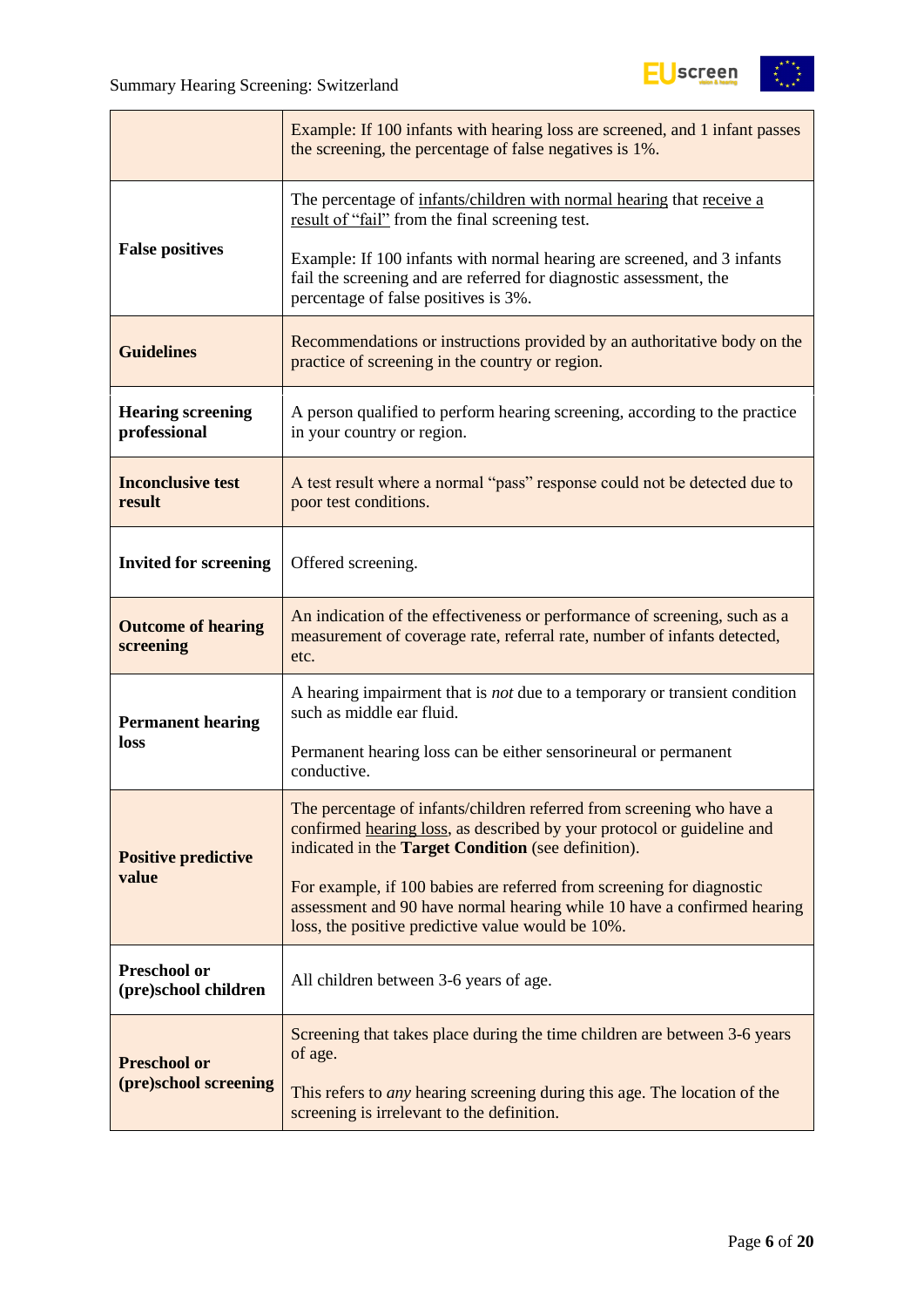$\overline{a}$ 



| <b>Prevalence</b>           | The number or percentage of individuals with a specific disease or<br>condition. Prevalence can either be expressed as a percentage, proportion,<br>or as the value per 1000 individuals within the same demographic.                                                                                                                                                                                                                       |
|-----------------------------|---------------------------------------------------------------------------------------------------------------------------------------------------------------------------------------------------------------------------------------------------------------------------------------------------------------------------------------------------------------------------------------------------------------------------------------------|
| <b>Programme</b>            | An organized system for screening, which could be based nationally,<br>regionally or locally.                                                                                                                                                                                                                                                                                                                                               |
| <b>Protocol</b>             | Documented procedure or sequence for screening, which could include<br>which tests are performed, when tests are performed, procedures for<br>passing and referring, and so forth.                                                                                                                                                                                                                                                          |
| <b>Quality assurance</b>    | A method for checking and ensuring that screening is functioning<br>adequately and meeting set goals and benchmarks.                                                                                                                                                                                                                                                                                                                        |
| Referral criteria           | A pre-determined cut-off boundary for when an infant/child should be re-<br>tested or seen for a diagnostic assessment.                                                                                                                                                                                                                                                                                                                     |
|                             | For example, referral criteria may be "no response" at 35 dB nHL.                                                                                                                                                                                                                                                                                                                                                                           |
| <b>Risk babies / Babies</b> | All infants that are considered to be at-risk or have risk-factors for hearing<br>loss according to the screening programme.                                                                                                                                                                                                                                                                                                                |
| at-risk                     | Two common risk factors are admission to the neonatal-intensive care unit<br>(NICU) or born prematurely. However, other risk factors for hearing loss<br>may also be indicated in the screening programme.                                                                                                                                                                                                                                  |
|                             | The percentage of infants/children with hearing loss that are identified via<br>the screening program.                                                                                                                                                                                                                                                                                                                                      |
| <b>Sensitivity</b>          | For example, if 100 babies with hearing loss are tested, and 98 of these<br>babies are referred for diagnostic assessment while 2 pass the screening,<br>the sensitivity is 98%.                                                                                                                                                                                                                                                            |
|                             | The percentage of infants/children with normal hearing that pass the<br>screening.                                                                                                                                                                                                                                                                                                                                                          |
| <b>Specificity</b>          | For example, if 100 babies with normal hearing are tested, and 10 of these<br>babies are referred for diagnostic assessment and 90 pass the screening, the<br>specificity is 90%.                                                                                                                                                                                                                                                           |
| <b>Target condition</b>     | The hearing loss condition you are aiming to detect via your screening<br>programme. This includes:<br>The laterality of the condition, whether the program aims to detect<br>$\bullet$<br>both unilateral and bilateral hearing loss or just bilateral hearing<br>loss.<br>The severity of the condition, whether the program aims to detect<br>$\bullet$<br>hearing $loss \ge 30$ dB HL, $\ge 35$ dB HL, $\ge 40$ dB HL or $\ge 45$ dB HL |
| <b>Well, healthy babies</b> | Infants who are <i>not</i> admitted into the NICU or born prematurely.<br>Well, healthy babies may or may not have additional risk factors for<br>hearing loss, according to the procedures indicated in the specific<br>screening programme.                                                                                                                                                                                               |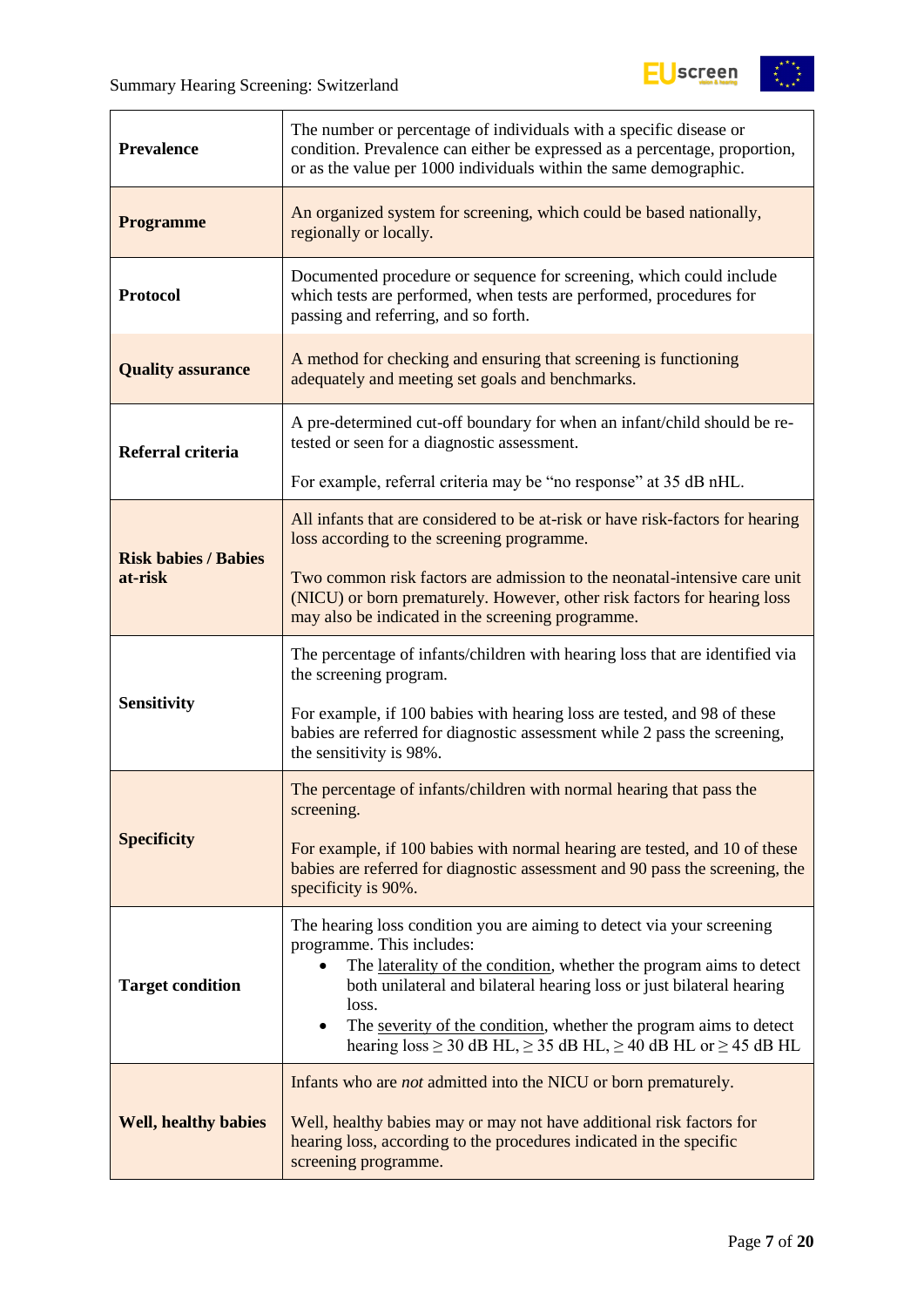

### <span id="page-7-0"></span>**2. Abbreviations**

- ABR auditory brainstem response
- aABR automatic auditory brainstem response
- ANSD auditory neuropathy spectrum disorder
- ASSR auditory steady-state response
- CI cochlear implant
- CMV cytomegalovirus
- dB HL decibel hearing level
- dB nHL decibel normalized hearing level
- dB SNR decibel signal-to-noise ratio
- DPOAE distortion product otoacoustic emissions
- HA hearing aid
- NICU neonatal intensive care unit
- OAE otoacoustic emissions
- TEOAE transient-evoked otoacoustic emissions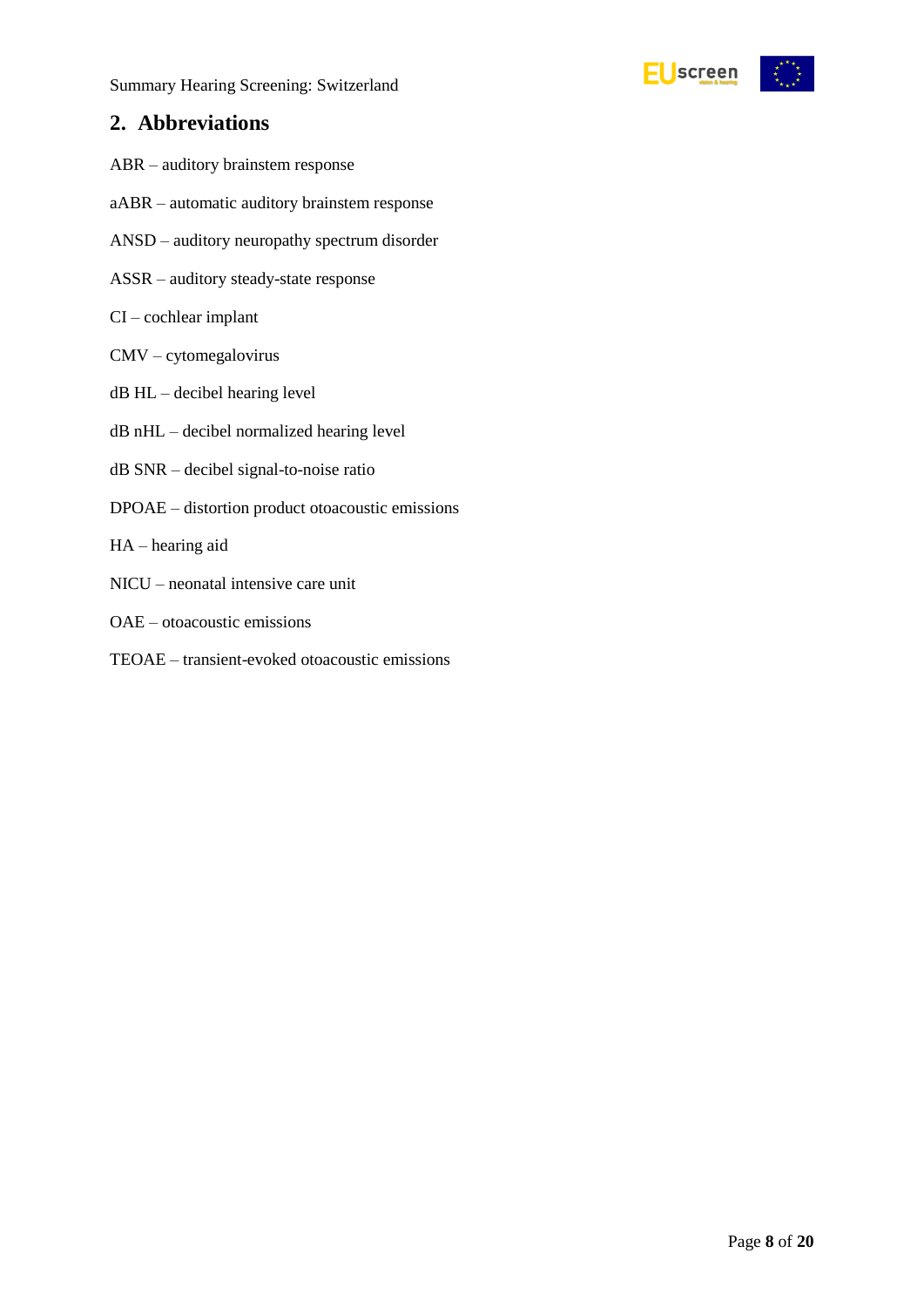

### <span id="page-8-0"></span>**3. Background**

In Switzerland, hearing screening is organized regionally, though neonatal hearing screening is implemented across the entire country and offered universally to all babies. A national hearing screening protocol is followed across all hospitals in Switzerland, though organization of screening is provided by the larger ENT centres where diagnostic follow-up occurs. Preschool hearing screening is also organized via pediatricians.

The following report contains information with regards to hearing screening for the entire country of Switzerland.

#### <span id="page-8-1"></span>**3.1. General**

The country of Switzerland has a total area of 41 285 km<sup>2</sup> and a population of 8 419 550 as of 2017 (Bundesamt für Statistik [Federal Statistical Office], 2018). In Switzerland, each birth is registered. The number of live births in Switzerland was 87 381 in 2017 (Bundesamt für Statistik [Federal Statistical Office], 2018).

The World Bank income classification categorizes Switzerland as a high-income country (The World Bank, 2018). The gross domestic product (GDP) was  $\epsilon$ 70 258 per capita in 2017 (Bundesamt für Statistik [Federal Statistical Office], 2018).

From the World Health Organization (WHO) Global Health Expenditure Database, health expenditure in 2015 was 9808 USD or €8575 per capita (World Health Organization, 2018).

Infant mortality rate in the country of Switzerland was 3.9 per 1000 in 2015 (United Nations Statistics Division, 2016) and 3.5 per 1000 in 2017 (Bundesamt für Statistik [Federal Statistical Office], 2018).

#### <span id="page-8-2"></span>**3.2. Neonatal hearing screening**

In Switzerland, neonatal hearing screening is conducted universally, with all babies in the country having access to hearing screening, though participation is not obligatory for parents. Hearing screening for all babies started in Switzerland in 1999 and was also fully implemented across the country in the years following. Neonatal hearing screening is funded by health insurance, but and is embedded into the Preventive Child Health Care screening system.

Neonatal hearing screening is organized by the ENT centres responsible for follow-up, though all screeners comply with the national guidance document and protocol. The same protocol was used for screening well and at-risk infants until 2017.

#### <span id="page-8-3"></span>**3.3. Preschool hearing screening**

In Switzerland, preschool hearing screening is universally performed. It was fully implemented across the country prior to 2000. Cao-Nguyen, Kos and Guyot (2007) indicate that screening preschool-age children even started prior to 1957. It is funded by health insurance and is part of the Preventive Child Health Care screening system.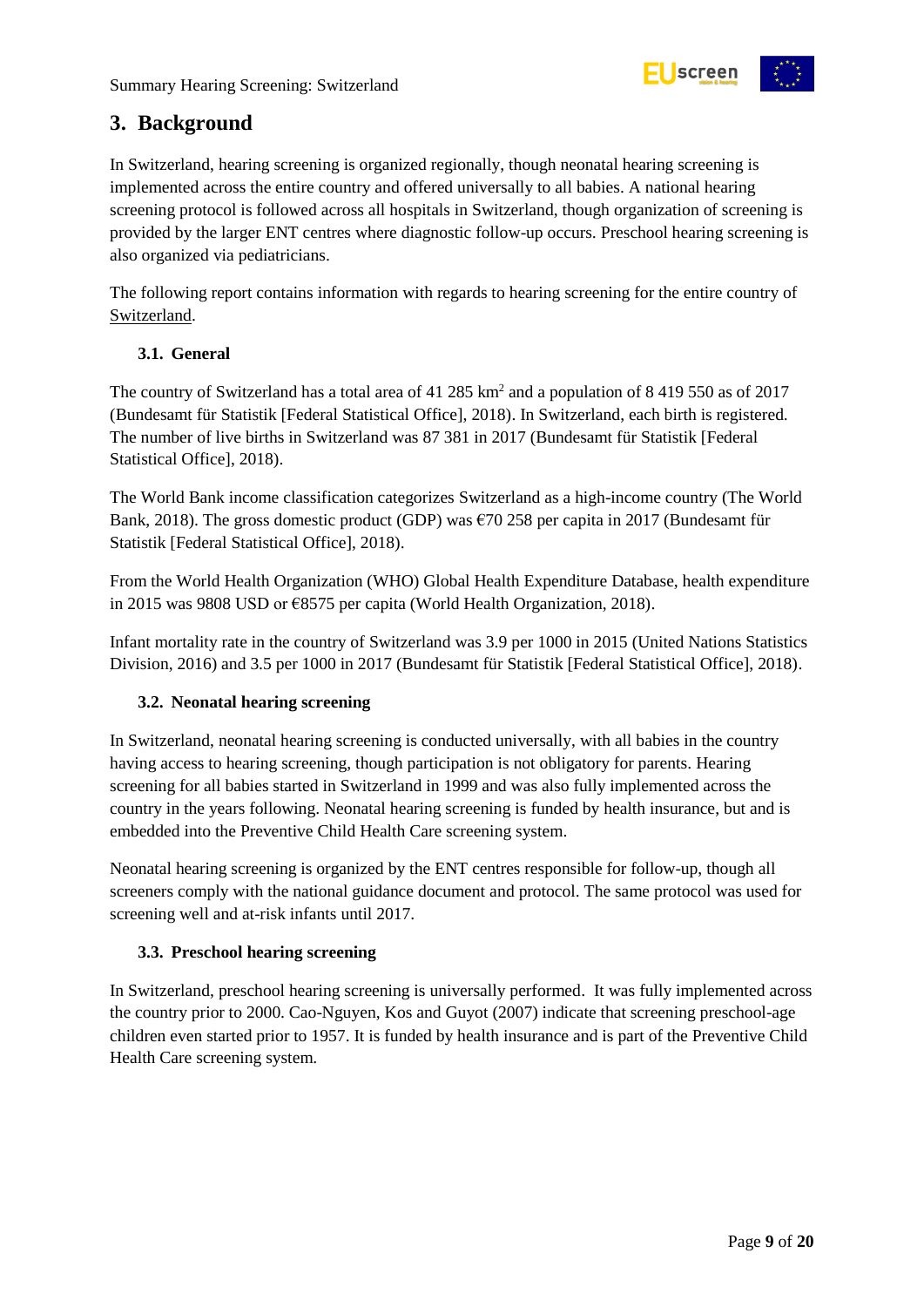

### <span id="page-9-0"></span>**4. Guidelines & Quality Control**

National guidelines for childhood hearing screening exist in Switzerland, decided on by professional societies consisting of ENTs, pediatricians and neonatologists. The guidelines were originally published in 1999, and were recently updated in 2017 to include bilateral screening, narrowed the target condition, and added aABR screening for at-risk infants. Prior 2017, only one ear was tested.

Updates and revisions are also made by the professional societies, though funding is not provided for these revisions.

Quality assurance of hearing screening programmes is not imposed by the government, and data collection is not performed nationally. Any data collection is only performed on a local level. Annually reports are not available.

There have been a couple studies performed on the neonatal hearing screening programme in Switzerland (Cao-Nguyen, Kos, & Guyot, 2007; Metzger, Pezier, & Veraguth, 2013).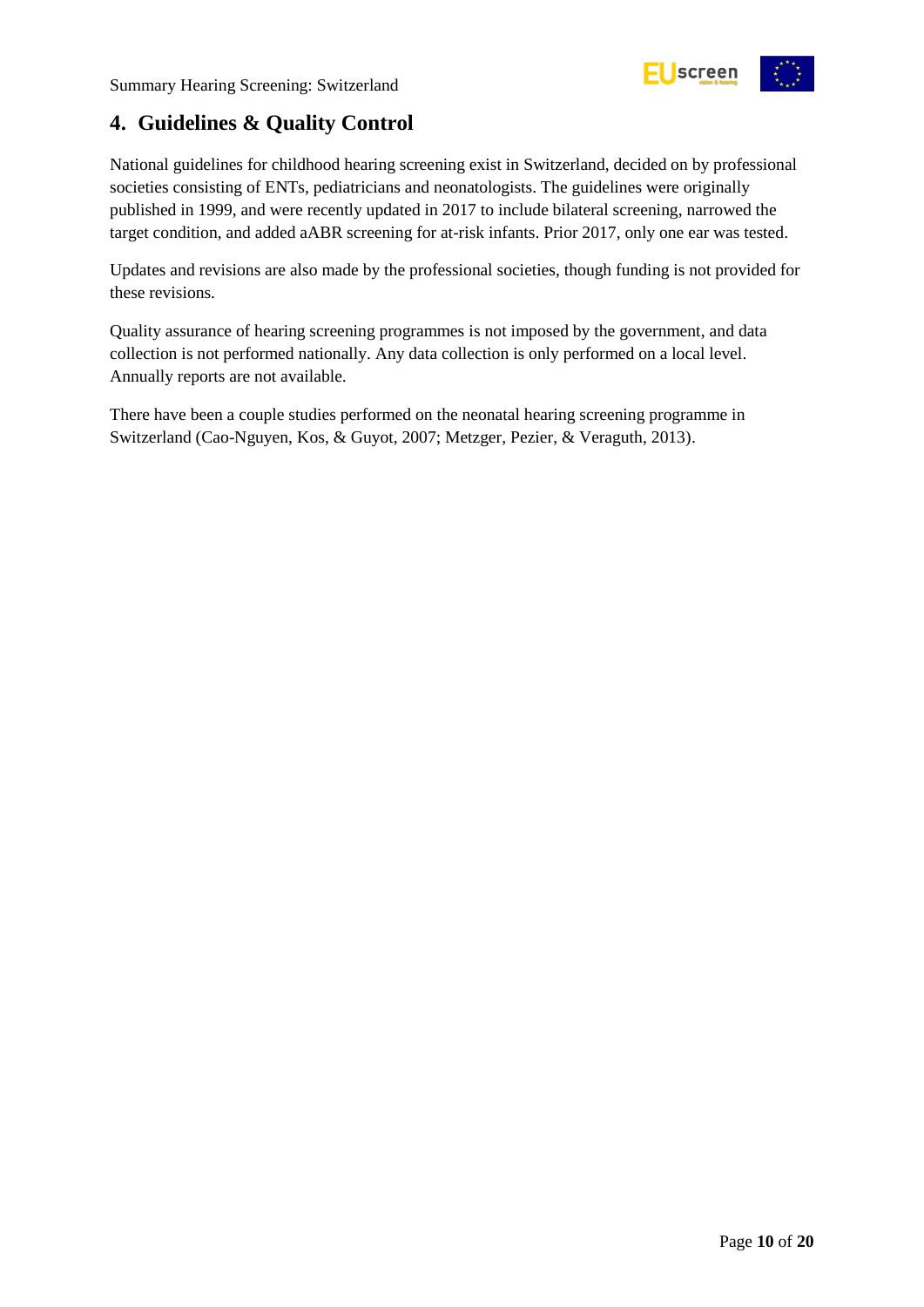

### <span id="page-10-0"></span>**5. Process: Screening, Diagnosis, Intervention**

#### <span id="page-10-1"></span>**5.1. Neonatal hearing screening**

In Switzerland, infants are screened in the hospital maternity ward. Data are unavailable regarding the percentage of neonates born in maternity hospitals in Switzerland or the percentage of neonates born at home. However, the average length of stay in the maternity hospital after birth is roughly estimated to be 3 days (5 days in cases of caesarean section). Invitation to screening is performed directly at the hospital by screening staff.

The target condition for screening both well- and at-risk infants is currently a bilateral or unilateral hearing loss of ≥ 25 dB HL; however, this recently changed. New guidelines published in 2017 altered the target condition for the neonatal hearing screening programme.

Initial screening is performed in the maternity hospital. All screening should be completed by 1 month of age for both well and at-risk infants.

Until 2017, all infants (both well and at-risk) undergo the same screening protocol. There was no difference in screening protocol between groups of infants and no specific protocol for at-risk infants.

The prevalence of CMV infections or meningitis in Switzerland is unknown.

#### <span id="page-10-2"></span>**5.2. Neonatal diagnostic assessment**

The diagnostic assessment after neonatal hearing screening referral should be completed by 3 months of age for both well, healthy infants and at-risk infants when possible. According to the document provided, tests performed for the confirmation of hearing loss include DPOAE/TEOAE, frequencyspecific ABR, and behavioural audiometry. Tympanometry and otosocopy is also performed at the tertiary screening appointment.

#### <span id="page-10-3"></span>**5.3. Preschool hearing screening**

In Switzerland, preschool screening takes place in the paediatrician or general practitioners office and is performed by a paediatrician or physician. Children are invited to participate in screening directly in person in the clinic.

The target condition for preschool hearing screening is a unilateral or bilateral hearing loss of at least 30 dB HL.

#### <span id="page-10-4"></span>**5.4. Intervention approach**

In Switzerland, treatment options available include grommets, hearing aids, bone conductive devices, and cochlear implants. Children are fitted with hearing aids from < 6 months of age and with cochlear implants from 6-12 months of age or older.

The fitting criteria for hearing aids in Switzerland is a hearing loss of  $\geq$  30 dB HL in at least two frequencies.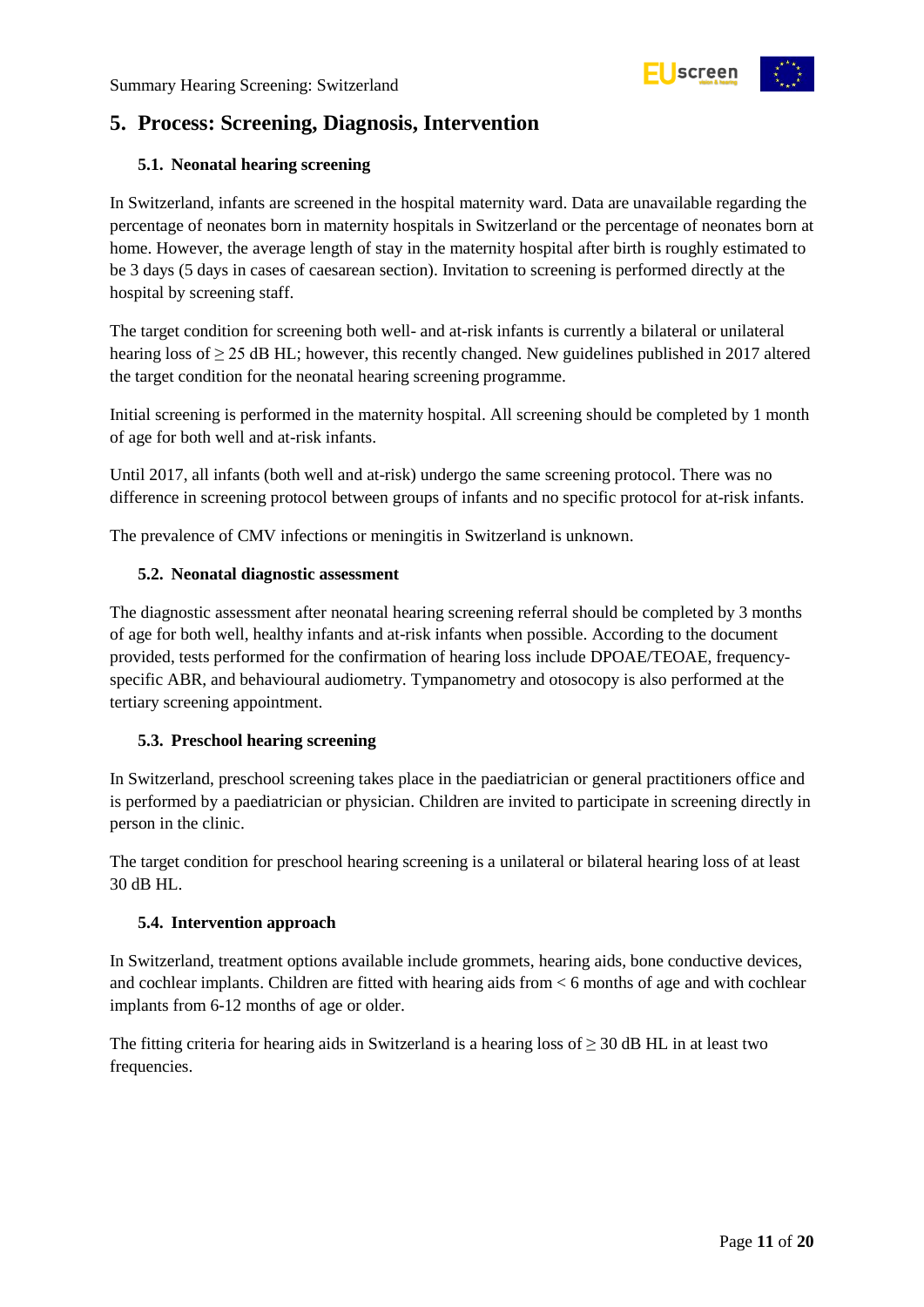

### <span id="page-11-0"></span>**6. Protocols**

Hearing screening protocols are described for neonatal hearing screening (well and at-risk) as well as for preschool hearing screening when applicable.

- The Test performed is the screening technique used
- The Age of the child is indicated in hours, days, months or years
- Referral criteria may be the lack of an OAE response at specified frequencies, a responsewaveform repeatability constant, the absence of an aABR response at a specified intensity, or an absent behavioural response at a specified intensity. Referral criteria may be defined within a protocol or limited based on the device used.
- The Device is the screening device used.
- Unilateral Referrals indicates whether children are referred if only one ear fails screening.
- The Location is where the screening takes place

#### <span id="page-11-1"></span>**6.1. Neonatal hearing screening (well)**

The process for neonatal hearing screening for well babies in Switzerland is summarized in Table 1, whereby a 2-step OAE protocol is in effect. Both OAEs are performed in the maternity hospital before discharge. The first OAE is performed 24-72 hours after birth. If the infant does not pass the first OAE, one rescreening attempt may be completed the following day or before discharge.

<span id="page-11-4"></span>

|  |  |  |  |  | Table 1: Process for neonatal hearing screening of well babies in Switzerland. |
|--|--|--|--|--|--------------------------------------------------------------------------------|
|  |  |  |  |  |                                                                                |

| Test | Age           | Referral criteria | <b>Device</b> | <b>Unilateral Referrals?</b> | Location                                 |
|------|---------------|-------------------|---------------|------------------------------|------------------------------------------|
| OAE1 | $24-72$ hours |                   | EchoScreen    | Yes                          | Maternity ward                           |
| OAE2 | month         |                   | EchoScreen    | Yes                          | ENT department /<br>Paediatrician office |

#### <span id="page-11-2"></span>**6.2. Neonatal hearing screening (at-risk)**

Prior to 2017, there was no difference in screening protocol for well or at-risk infants. In the 2017 revision, aABR was the recommended procedure among infants with risk factors.

<span id="page-11-5"></span>Table 2: Process for neonatal hearing screening at-risk babies in Switzerland.

| <b>Test</b> | Age         | Referral criteria | <b>Device</b> | <b>Unilateral Referrals?</b> | Location       |
|-------------|-------------|-------------------|---------------|------------------------------|----------------|
| aABR1       | 24-72 hours | 35 dB nHL         |               | Y es                         | Maternity ward |

#### <span id="page-11-3"></span>**6.3. Preschool hearing screening**

In Switzerland, hearing screening is performed in private clinics at 4 years of age. Pure-tone audiometry screening is performed. If one or more thresholds are worse than 30 dB HL for a 3-month period a referral is made to an ENT for a diagnostic assessment.

<span id="page-11-6"></span>Table 3: Process for preschool hearing screening in Switzerland

| <b>Test</b>         | Age                         | Referral criteria | Location                         |
|---------------------|-----------------------------|-------------------|----------------------------------|
| Pure-tone screening | 4 years                     | 30 dB HL          | Physician / Paediatrician Office |
| Pure-tone screening | 3 months after first screen |                   |                                  |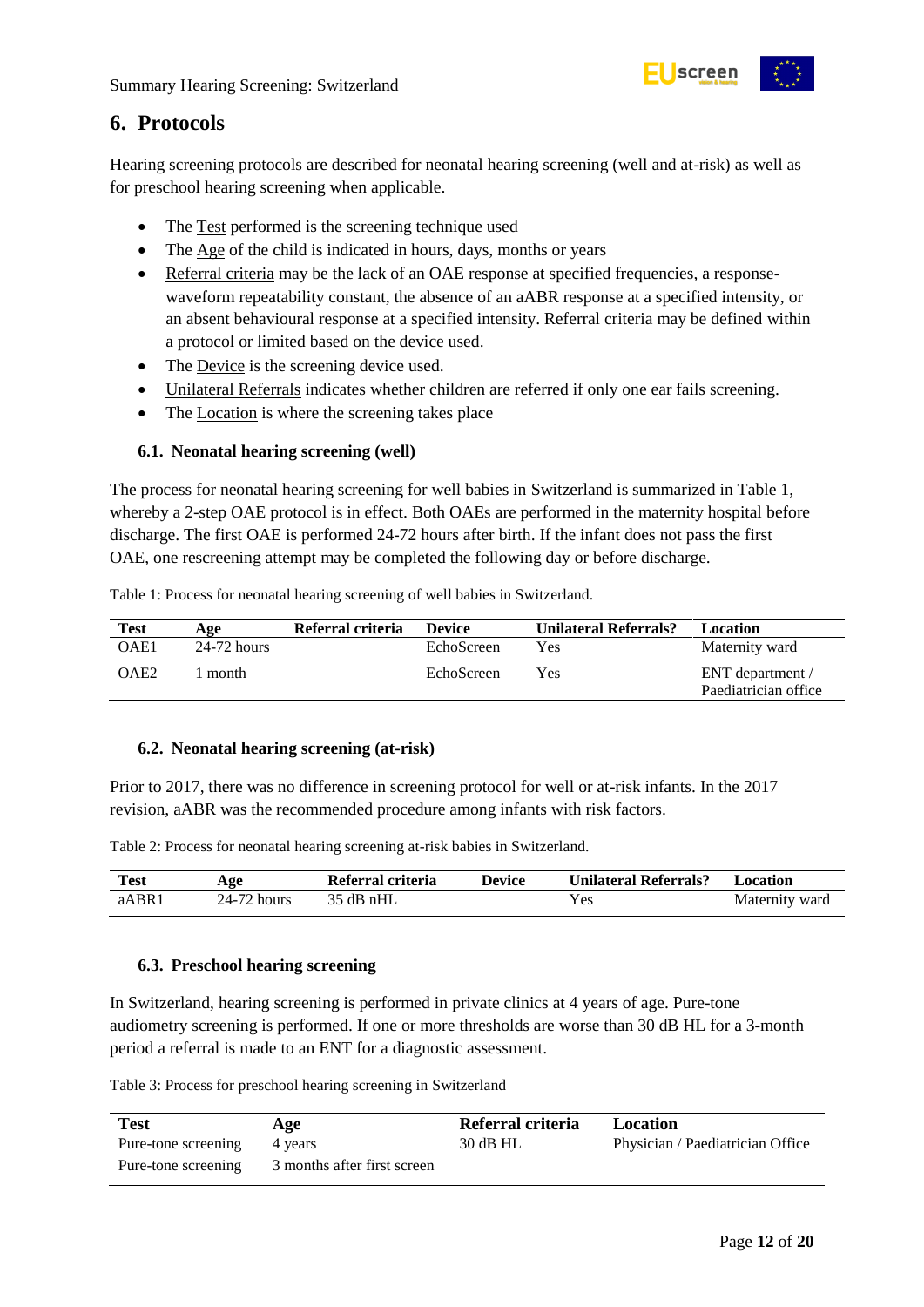

### <span id="page-12-0"></span>**7. Professionals**

#### <span id="page-12-1"></span>**7.1. Neonatal hearing screening (well)**

Screening for well-babies is performed by nurses in the maternity clinics.

There is no specific training programme for nurses to learn screening. Instead, on-the-job instruction is provided by colleagues or by ENT physicians.

#### <span id="page-12-2"></span>**7.2. Neonatal hearing screening (at-risk)**

Screening for at-risk infants is also performed by nurses. See 7.1 for details.

#### <span id="page-12-3"></span>**7.3. Preschool hearing screening**

Preschool screening is performed by physicians or paediatricians.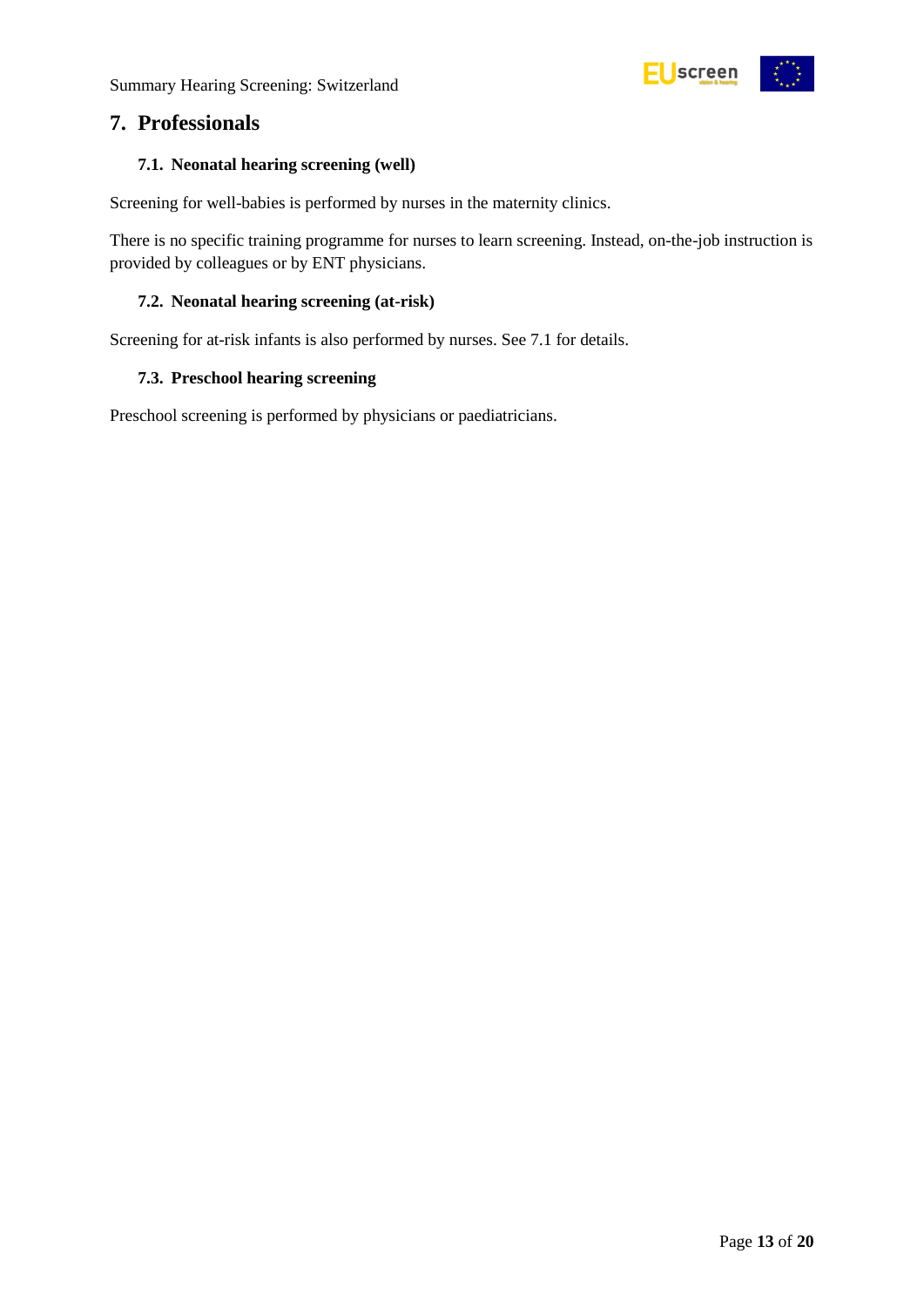

### <span id="page-13-0"></span>**8. Results: Neonatal Hearing Screening**

#### <span id="page-13-1"></span>**8.1. Coverage and attendance rates**

Data are not regularly collected on a national level on Switzerland. The information provided is sourced from an article describing survey data collected in 2012 (Metzger, Pezier, & Veraguth, 2013).

Survey data indicated that 92.7% of maternity clinics regularly performed neonatal hearing screening in 2012. Assuming that each clinic that regularly performed screening tested 100% of all infants born in 2012, a coverage rate of 97.9% can be estimated via a weighted calculation. However, this figure is likely an overestimation, as clinics may not screen 100% of infants born. Furthermore, infants born at home or outside of the maternity hospital are not included in this calculation.

#### <span id="page-13-2"></span>**8.2. Referral rates**

The pass rates for neonatal hearing screening of all infants are presented below in Table 3. Rates are presented from data collected via a pilot study in Switzerland from 2000-2007 (Veraguth, 2018).

<span id="page-13-7"></span>Table 4: Referral rates for neonatal hearing screening (all babies) from a pilot study of data from 2000-2007 (Veraguth, 2018).

| <b>Test</b> | <b>Referral Rate</b> |  |
|-------------|----------------------|--|
| OAE1        | 1.8%                 |  |
| 7AF2        | 98.7%                |  |

Referral rates assume a 100% attendance rate at each step.

The final referral rate to a diagnostic assessment for all babies was 2.1% of babies born in University Hospital Zurich from 2000-2007 (Metzger, Pezier, & Veraguth, 2013). Data are inconsistent with stepwise referral rates due to data coming from different sources.

#### <span id="page-13-3"></span>**8.3. Diagnostic assessment attendance**

Out of the infants referred from neonatal hearing screening in University Hospital Zurich from 2000- 2007, 13% were lost to follow-up. Therefore, the compliance rate can be calculated to be 87% (Metzger, Pezier, & Veraguth, 2013).

#### <span id="page-13-4"></span>**8.4. Prevalence / Diagnosis**

According to Metzger, Pezier, & Veraguth (2013), 1.2 per 1000 infants (n=15) who were screened in University Hospital Zurich from 2000-2007 were diagnosed with permanent bilateral hearing loss  $\geq$  40 dB HL.

Other prevalence data are not available. Data are also not available regarding the prevalence of auditory neuropathy in Switzerland.

#### <span id="page-13-5"></span>**8.5. Treatment success**

Data are unavailable on the number of children fitted with hearing aids in Switzerland.

In 2017, 50 children age 0-3 and 27 children age 3-12 were fitted with cochlear implants. An additional 5 cochlear implants were fitted on children age 12-18.

#### <span id="page-13-6"></span>**8.6. Screening evaluation**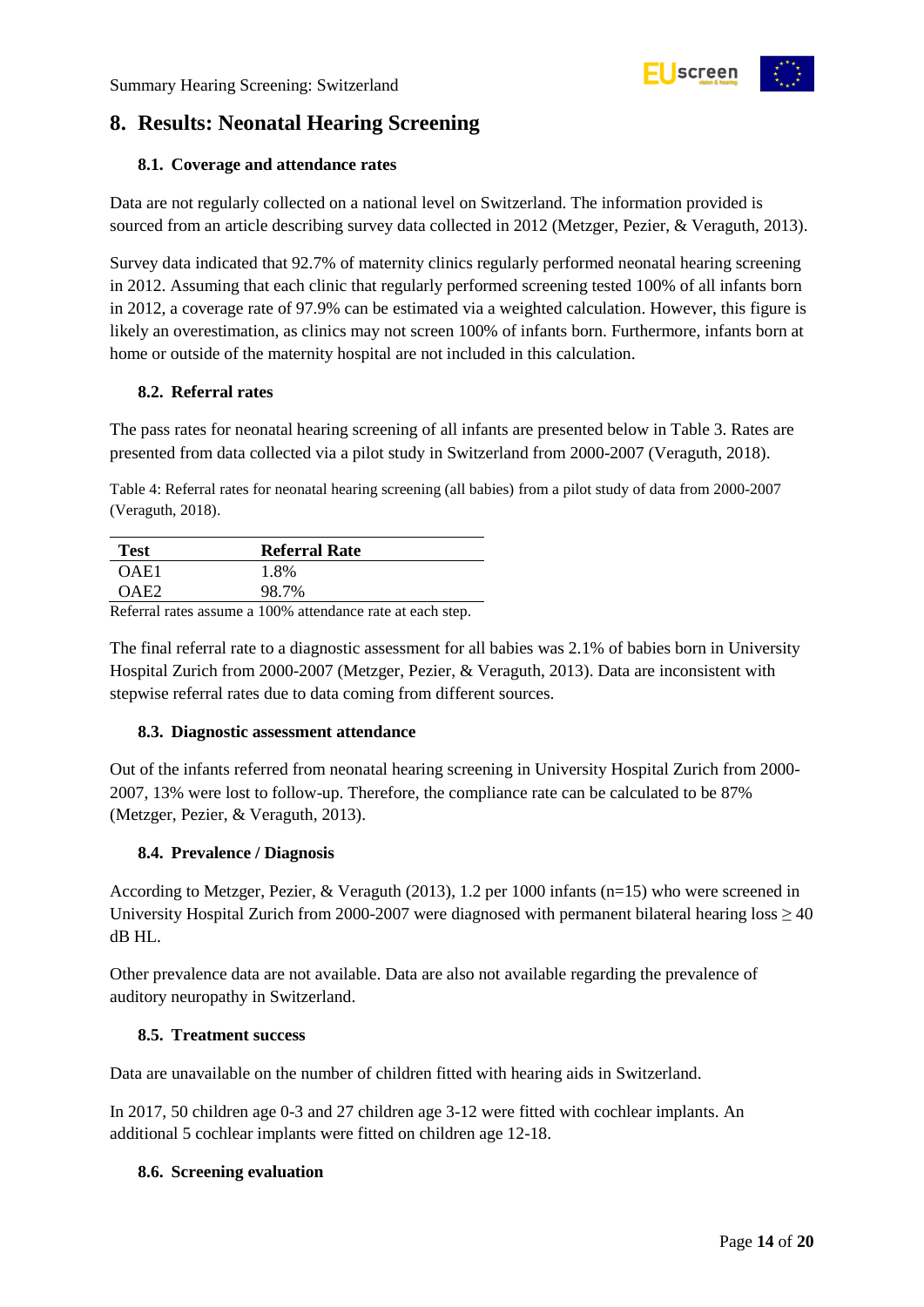





Data are unavailable on the evaluation of neonatal hearing screening in Switzerland.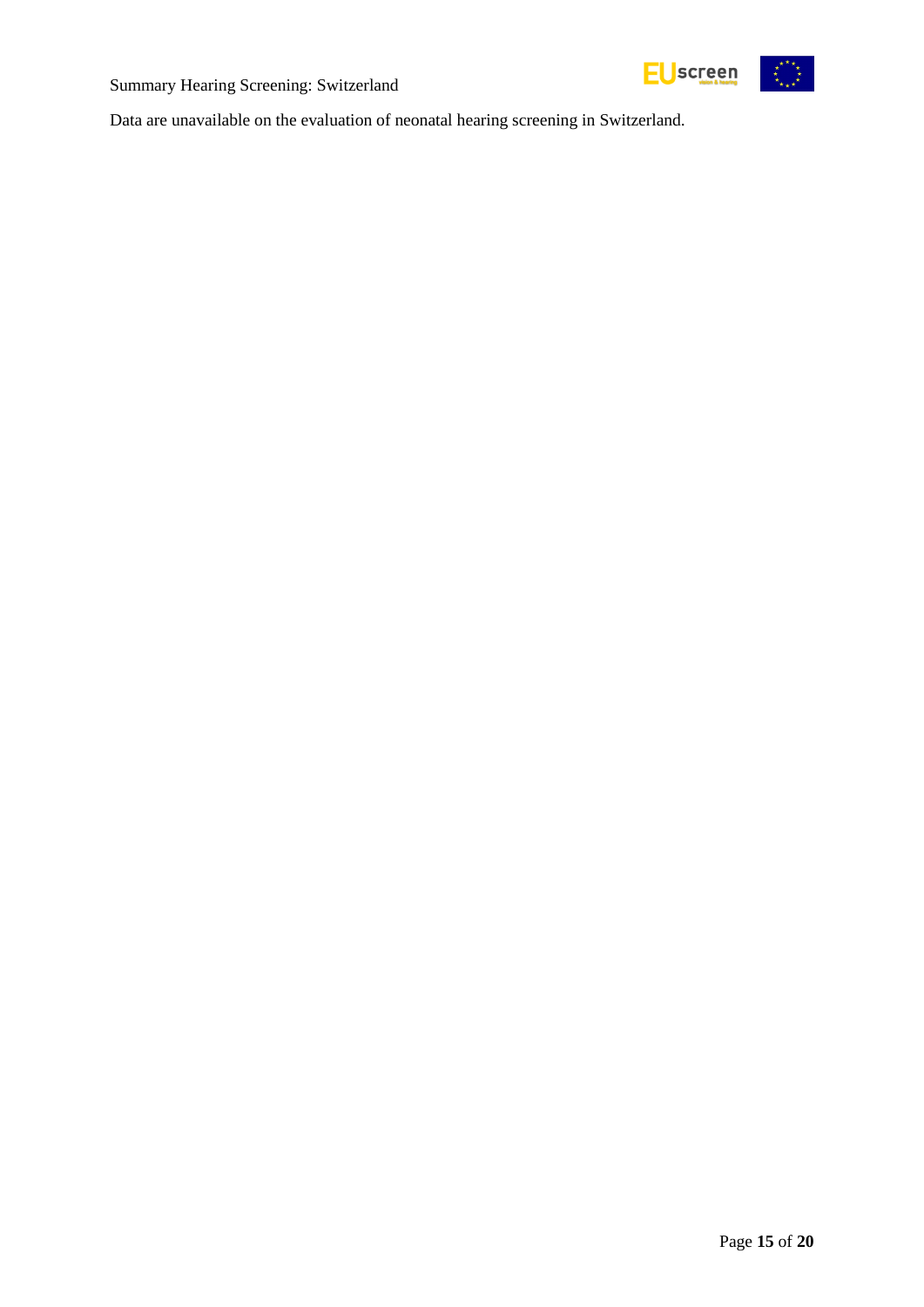

### <span id="page-15-0"></span>**9. Results: Preschool Hearing Screening**

#### <span id="page-15-1"></span>**9.1. Coverage and attendance rates**

Data are unavailable regarding the coverage/attendance rates of preschool hearing screening in Switzerland, though 100% of 4-year olds are invited for screening.

#### <span id="page-15-2"></span>**9.2. Referral rates**

Data are unavailable regarding the referral rates of preschool hearing screening in Switzerland.

#### <span id="page-15-3"></span>**9.3. Diagnostic assessment attendance**

Data are not available.

#### <span id="page-15-4"></span>**9.4. Screening evaluation**

Data are not available.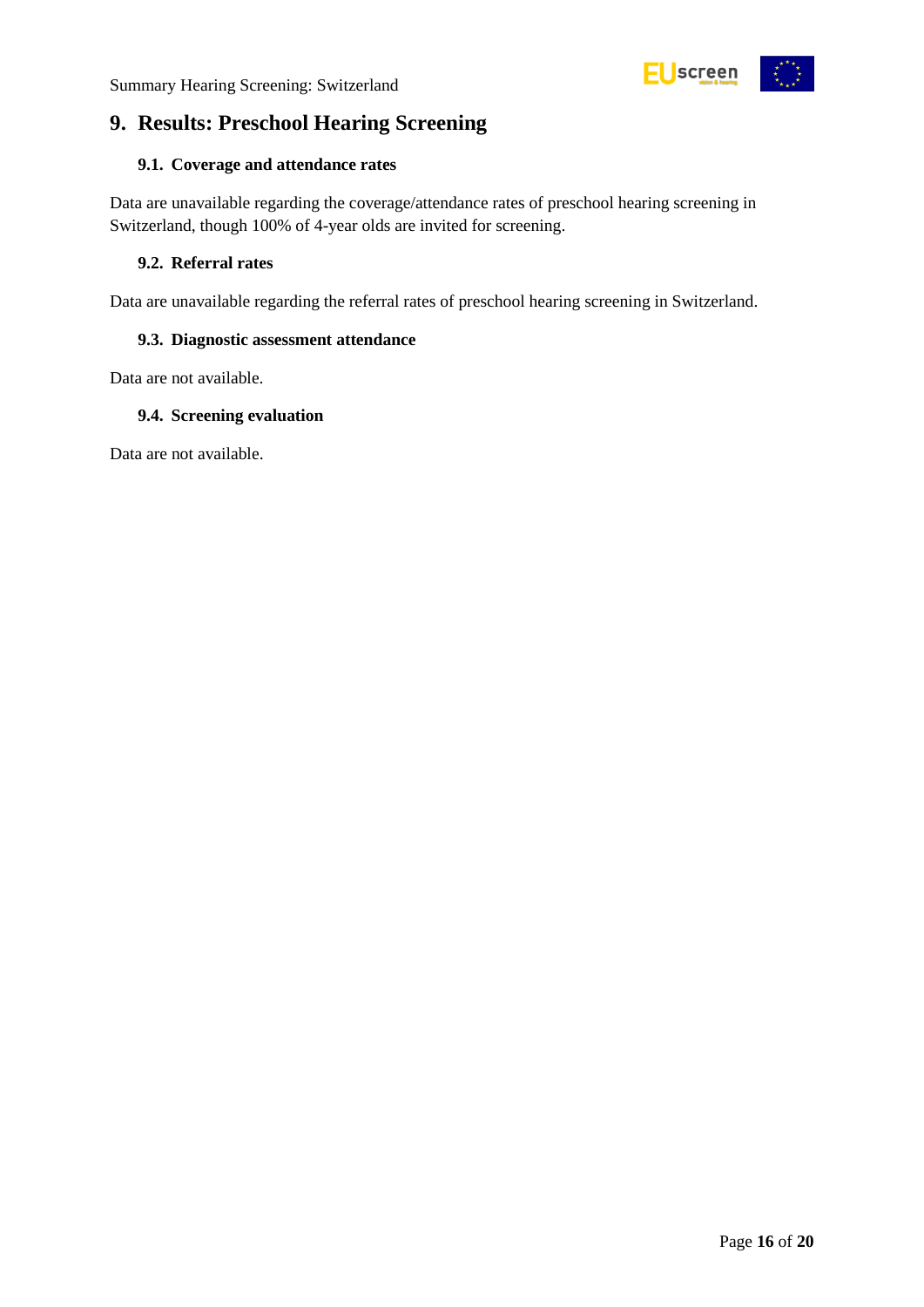

### <span id="page-16-0"></span>**10. Costs: Neonatal Hearing Screening**

There has not been a cost effectiveness analysis completed in Switzerland. Screening is free of charge for parents. There is no financial reward when parents attend hearing screening, nor is there a penalty for those who do not attend hearing screening.

#### <span id="page-16-1"></span>**10.1. Screening costs**

The costs for neonatal hearing screening in Switzerland are 30 CHF or  $\epsilon$ 27 per child according to the University Hospital Zurich (University Hospital Zurich, 2004)

#### <span id="page-16-2"></span>**10.2. Equipment costs**

#### (*Information extracted to protect commercially sensitive data*)

Costs for maintenance is 200 CHF or  $E178$  per year for calibration. Devices are only replaced when broken. Costs for disposables are not known.

#### <span id="page-16-3"></span>**10.3. Staff costs**

Data on the number of screening staff in Switzerland are unavailable. The annual salary for a nurse in Switzerland is the 50 400 CHF or €44 766. The hourly salary (for those with irregular or reduced working hours) is 25.20 CHF or €22.38 (Aerztegesellschaft des Kantons Zuerich, 2018).

#### <span id="page-16-4"></span>**10.4. Diagnostic costs**

Diagnostic costs are not indicated.

#### <span id="page-16-5"></span>**10.5. Amplification costs**

In Switzerland, all children are treated.

The cost for hearing aid intervention is approximately 2200 CHF or  $\epsilon$ 1954 for each ear. The cost for cochlear implant device and surgery in Switzerland is approximately 50 000 CHF or  $\epsilon$ 44 752.

For intervention services, the cost for an audiogram is 44 CHF ( $\epsilon$ 39) and hearing aid fitting consultation is 83 CHF ( $\epsilon$ 74). A child with hearing aids can be expected to have around 4 visits (audiogram plus fitting consultation) per year.

For cochlear implants, the cost for initial cochlear implant fitting is 502 CHF ( $\epsilon$ 446) per side, and further adjustments cost 388 CHF (€345 per side). Additionally, a speech language pathologist consultation costs 300 CHF per consultation ( $\epsilon$ 266), and costs for therapy when needed cost 200 CHF per hour ( $\epsilon$ 178). A child with cochlear implants can be expected to have 4 visits per year (including 4 cochlear implant adjustments, 2 audiograms, and 1 speech-language pathologist consultation). Children that require therapy can be expected to require 1-hour of therapy per week for 39 weeks per year (excluding school holiday weeks).

Costs are covered by health insurance.

#### <span id="page-16-6"></span>**10.6. Social costs**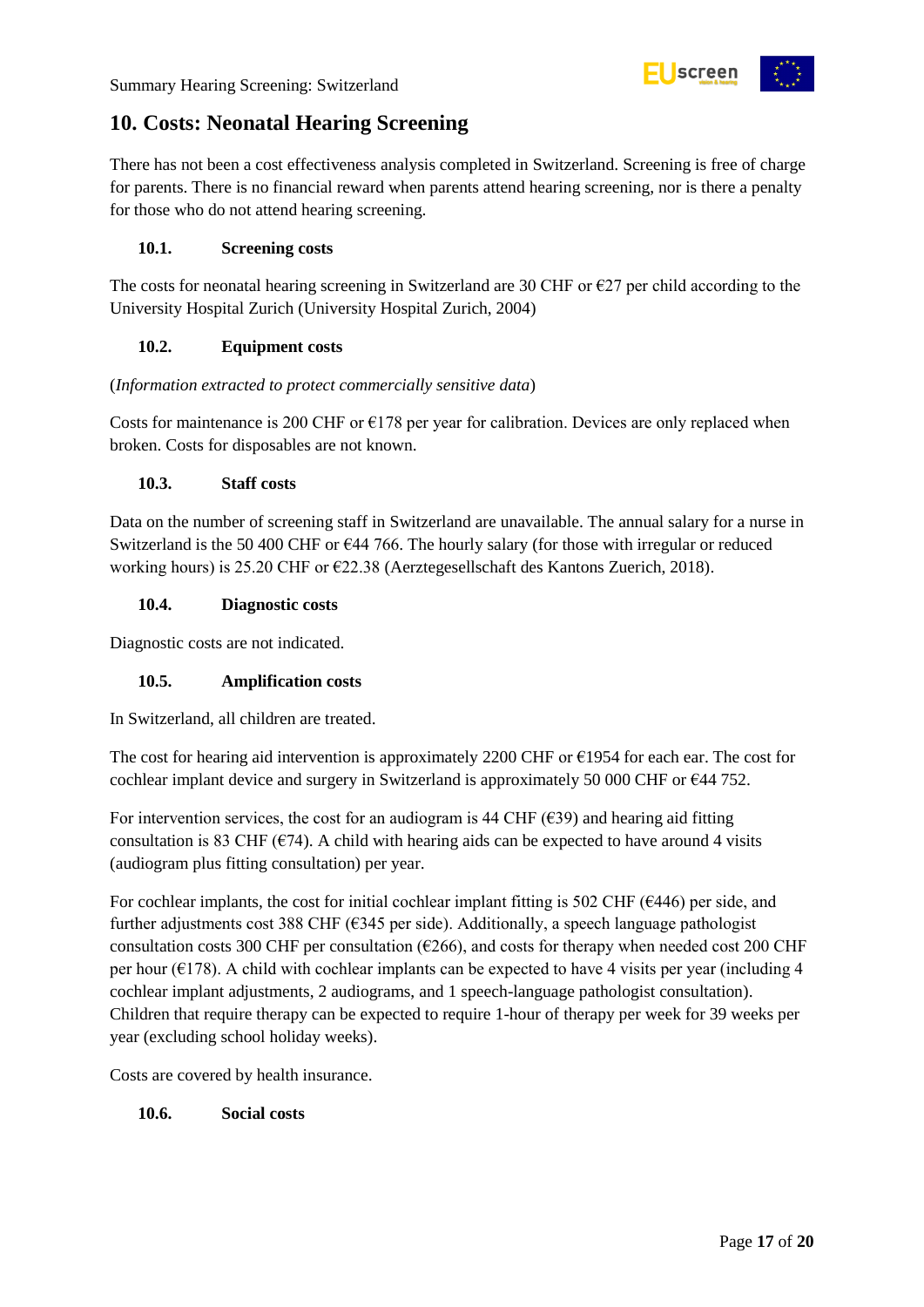

In the German part of Switzerland, there are 3 schools for the deaf and hard-of-hearing. Two schools function in sign language and one school functions in spoken German without sign language. It is not indicated how many children attend one of these specialized schools.

In mainstreams schools, there is special support provided to children with hearing impairment. "Audiopädagogischer Dienst" or audiological education service provides support inside and outside the educational environment.

Costs of covered by the state. Data on costs are unavailable.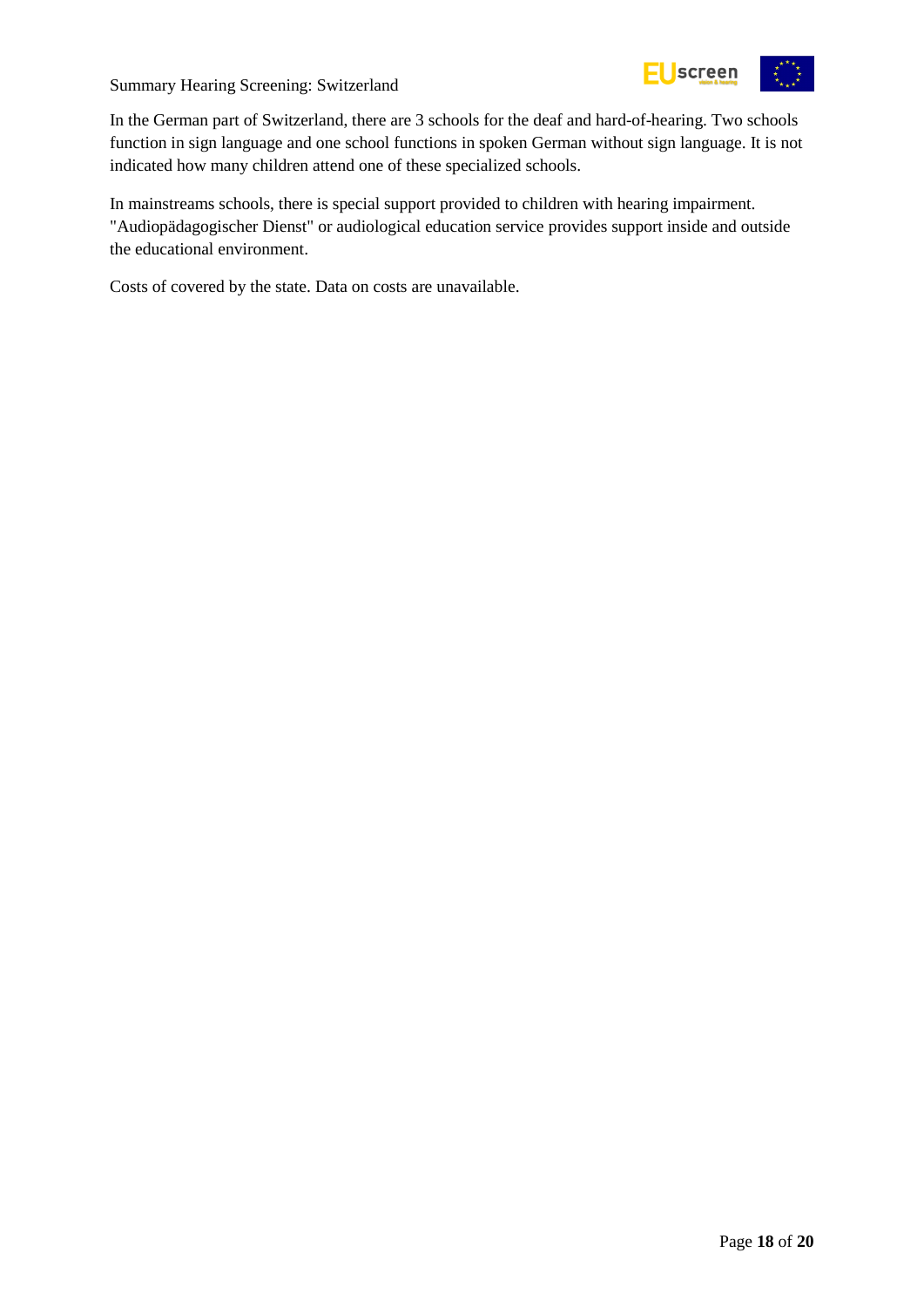

### <span id="page-18-0"></span>**11. Costs: Preschool Hearing Screening**

#### <span id="page-18-1"></span>**11.1. Screening costs**

Data on costs of preschool hearing screening are not known.

#### <span id="page-18-2"></span>**11.2. Equipment costs**

Data are unknown.

#### <span id="page-18-3"></span>**11.3. Staff costs**

Data are unknown.